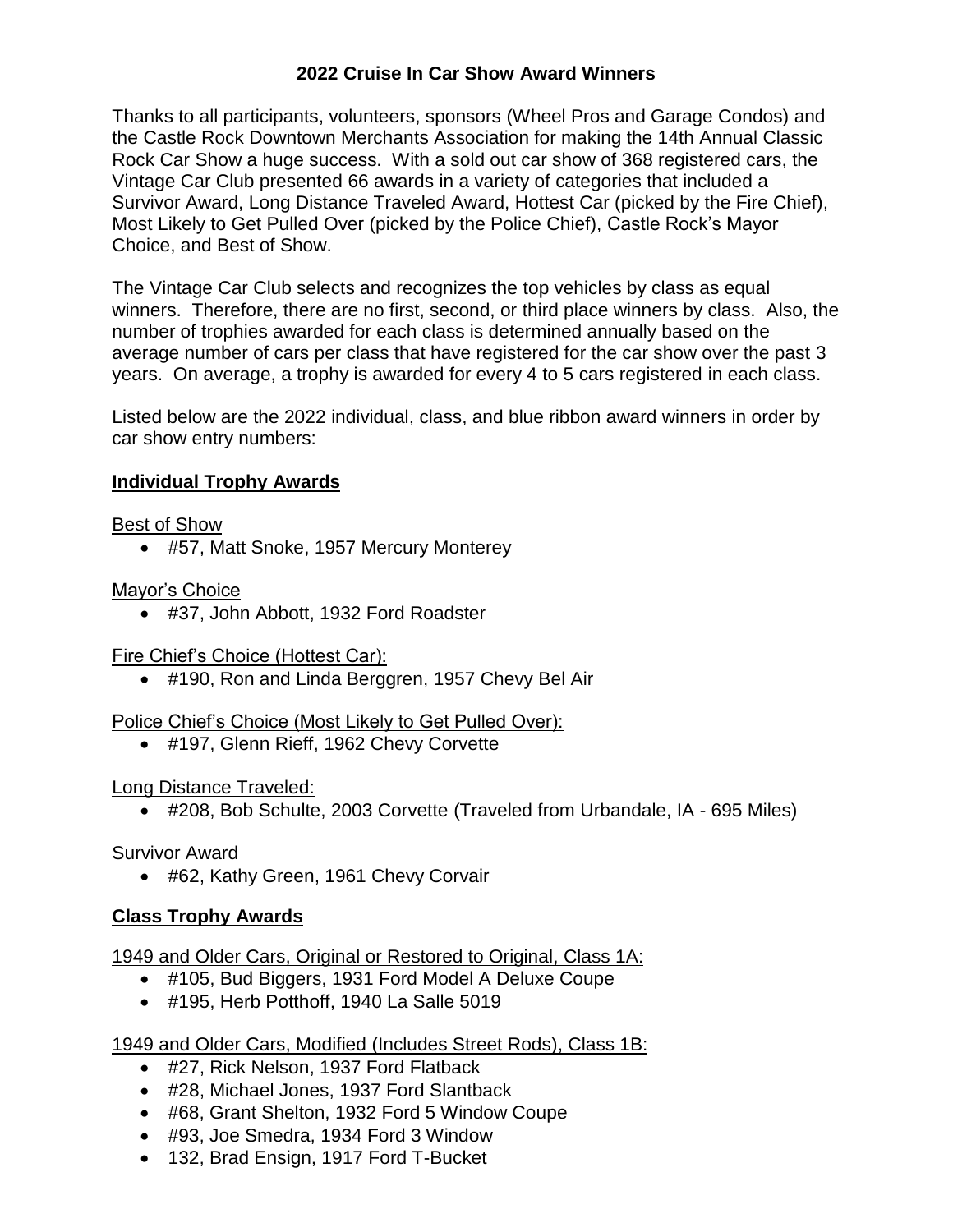1950's Cars Original or Restored to Original Class 2A:

- #193, Lane Kasen, 1955 Chevy Bel Air
- #209, Bill Shaefer, 1959 AMC Metropolitan

1950's Cars Modified Class 2B:

- #155, Dan Vonfeldt, 1957 Chevy Nomad
- #248, Paul Sheffield, 1957 Chevy Bel Air
- #258, Chuck Graves, 1955 Chevy Nomad

1960-1965 Cars Original or Restored to Original Class 3A:

- #83, Rob Morris, 1962 Chevy SS Convertible
- #154, Tim Forman, 1961 Chevy Impala
- #303, Craig LeGrotte, 1961 Chevrolet Corvette

1960-1965 Cars Modified Class 3B:

- #99, Drew Haney, 1960 Chevy Impala
- #157, Dave Dominico, 1963 Chevy Corvette
- #230, Ed Burns, 1965 Chevy Malibu

1966-1969 Cars Original or Restored to Original Class 4A:

- #31, Ron Madd, 1969 Oldsmobile Hurst Olds
- #158, Ron Lauck, 1969 Chevy Chevelle SS
- #167, Eric Moffitt, 1968 Chevy Camaro SS
- #262, William Burruel, 1966 Ford Mustang

1966-1969 Cars Modified Class 4B:

- #16, Karen Bogan, 1969 Ford Mustang Mach 1
- #76, Chad Feuerstein, 1966 Chevy II Nova
- #109, Charlene Evans, 1966 Pontiac GTO
- #204, George Whalen, 1966 Chevy Chevelle SS Malibu
- #265, Cam Martin, 1967 Chevy Camaro
- #298, John Godshalk, 1969 ½ Dodge Super Bee

1970 Cars Original or Restored to Original Class 5A:

- #140, Tyler Hamilton, 1972 Pontiac Trans Am
- #299, Dan and Kim Reed, 1970 Plymouth Road Runner

1970 Cars Modified Class 5B:

- #102, Jay Attwood, 1971 Chevy Chevelle
- #260, Bill Pieser, 1970 Dodge Challenger Convertible
- #288, Kevin Sindall, 1971 Chevrolet Monte Carlo

1980's Cars Class 6:

#342, Francisco Garcia, 1987 Chevy Monte Carlo SS

1990's Cars Class 7:

#351, Chris Fohr, 1999 Pontiac Trans Am